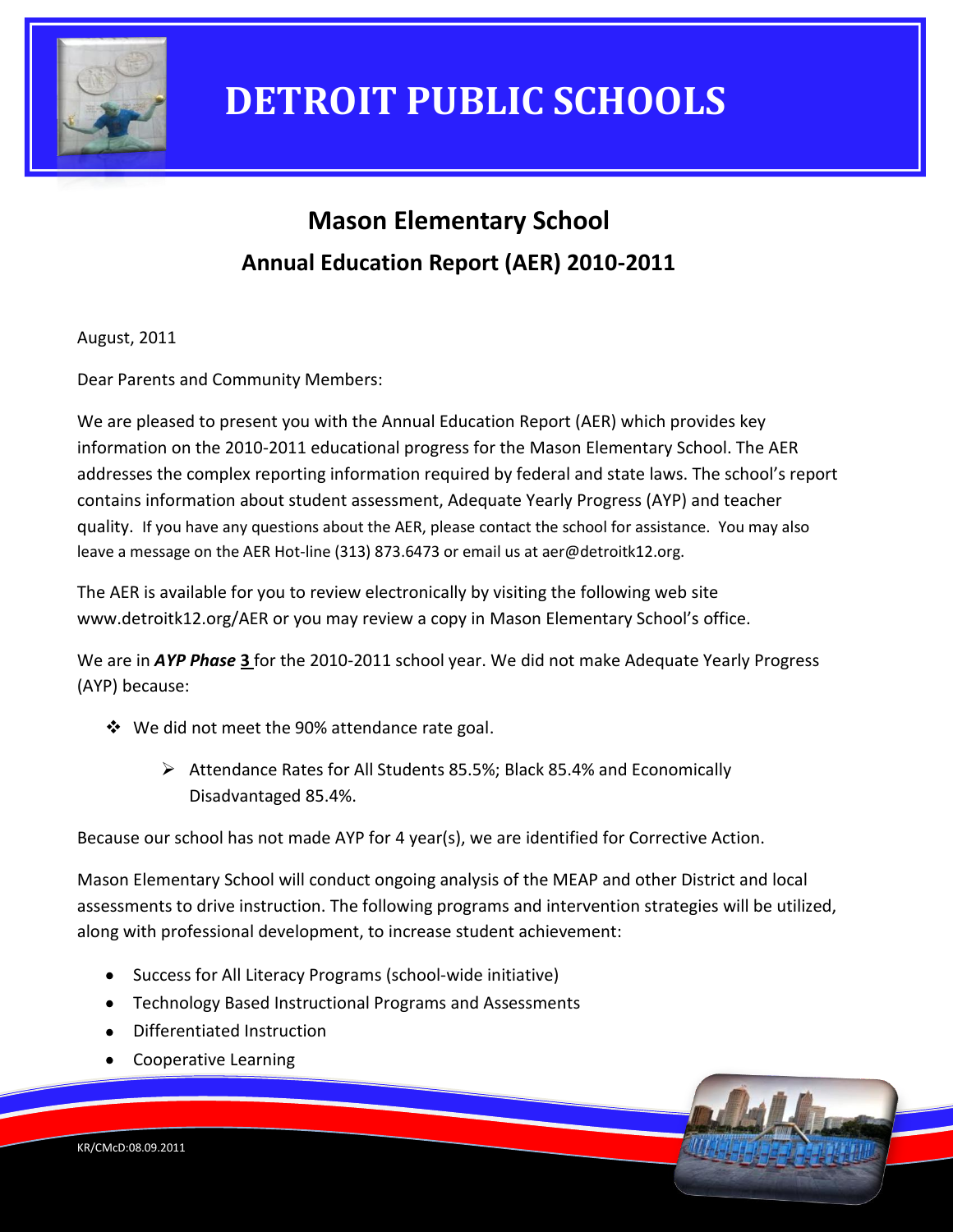

- Innovative Hands-on Projects and Activities
- Inclusion and Collaborative Teaching
- Cross Curricular Integration

In addition, the Mason Elementary School Staff will work towards becoming a high functioning, data driven, student centered professional learning community.

Mason Elementary also failed to meet the State Attendance Target by 4.5%. We will develop an attendance team to focus on strategies to increase daily student attendance. Professional development for staff and parents on improving student attendance will also be implemented at the beginning of the academic school year.

State law requires that we also report additional information.

### **Process for assigning pupils to the school**

During the 2009-2010 school year, students were required to live within the boundary of the school to which they were assigned.

During the 2010-2011 school year Open Enrollment Detroit Public Schools implemented the "Open Enrollment Initiative. This initiative allows students to elect to attend any Detroit Public School without being required to live within the boundary for that school. The "Open Enrollment Initiative" does not apply to the Examination High Schools, or Application Schools. Parents may enroll their child (ren) in the school of their interest as long as the school has not reached capacity for their particular grade. Enrollment preference is given to students who live within the boundary of a school. It should also be noted that transportation will not be provided for students who select a school outside of the boundary of their home school. Open Enrollment Initiative resources can be found on our web-site at: http://detroitk12.org/resources/prospective\_students/

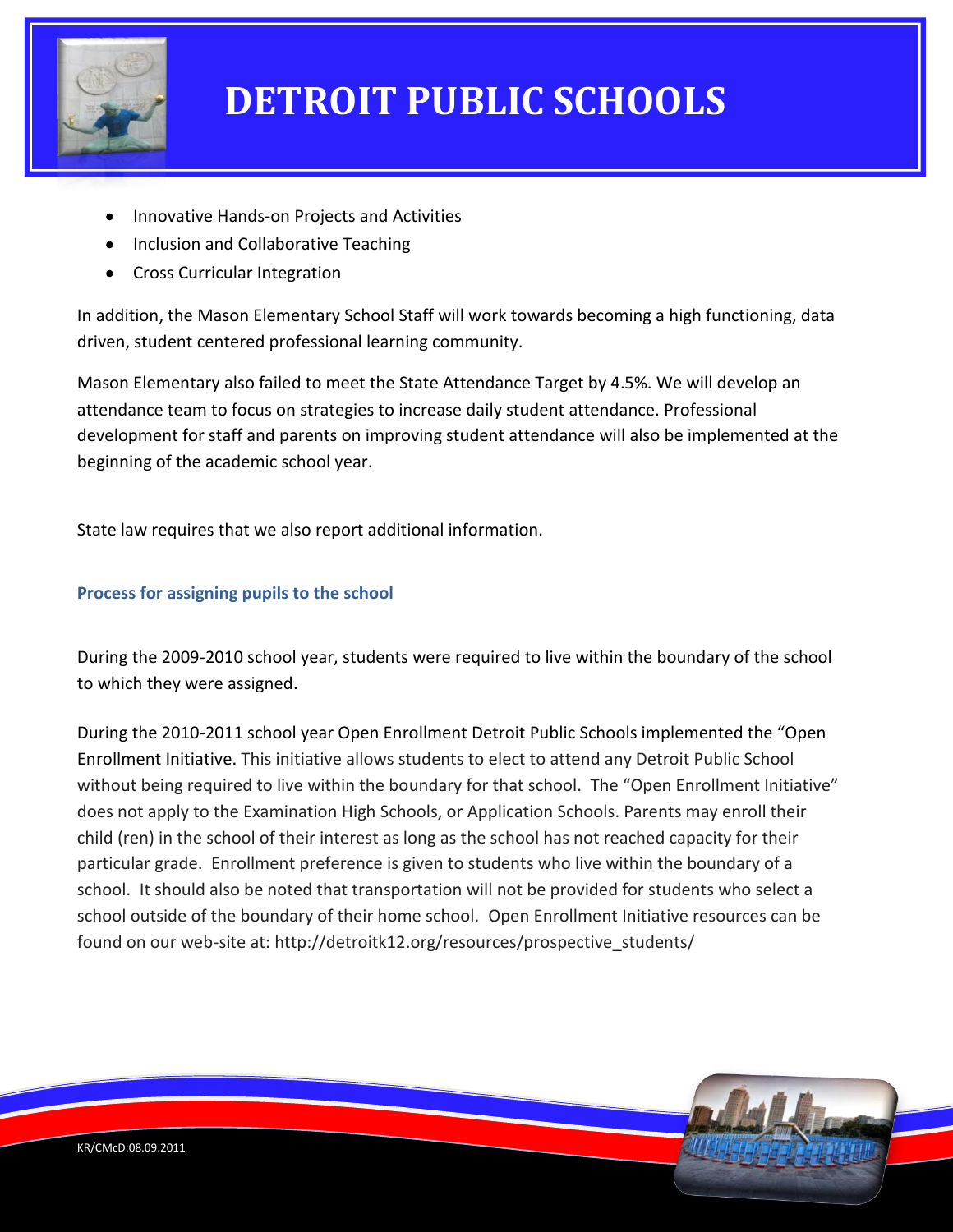

#### **School Improvement Status**

| Year      | <b>School Improvement Status</b> |
|-----------|----------------------------------|
| 2010-2011 | AYP Not Met ~ Corrective Action  |
| 2009-2010 | AYP Not Met ~ School Improvement |

#### **Detroit Public Schools' Core Curriculum:**

Consistent with the District academic plan, **Excellent Schools for Every Child,** there are aggressive plans to accelerate the rate of student achievement and to ensure that students graduate with the academic and social skills necessary for success in college and the workplace.

#### **Specific curriculum actions include:**

\*alignment of the curriculum, lessons planning and pacing calendars to national and state standards

\*ensuring that material and texts and supplemental resources and used in the classroom are directly linked to and with the grade expectations

\*defined grade level expectations to create alignment throughout the school

\* Administration and review of quarterly benchmark assessments for students in grades 3-12

\*use pre-intervention tools such as the Dynamic Indicator of Basic Early Literacy Skills (DIBLES) to access language fluency for students on grades Prek-2 to ensure literacy foundation for reading success

\*use of the data (both formal and informal) to inform teaching strategies and professional development needs for staff, including but not limited to, teachers and administrators

\*focused professional development on the use of appropriate curriculum and teaching strategies, monitoring results and developing the interventions for re-teaching, as necessary

\*use technology (Learning Village/an on-line instructional management system) as a tool to manage instruction and teacher practice

#### **Access to the Core Curriculum**

The instructional strategies and grade level expectations are aligned to the state standards and the NAEP. This represents the core curriculum which is supported by the texts, materials, computer soft ware and other school level resources used daily in the classrooms. All of the professional development activities are aligned to the core curriculum.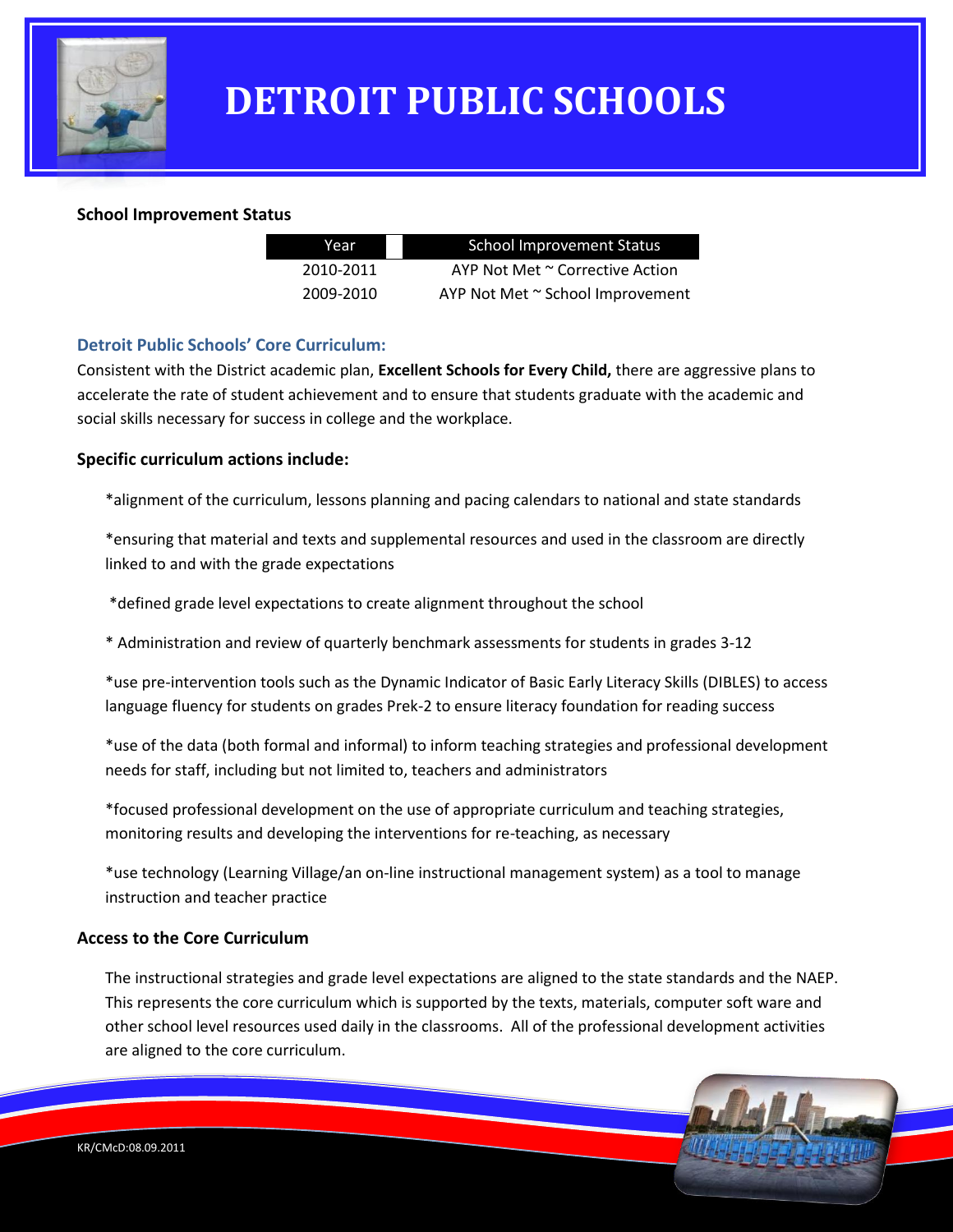

The implementation is a process delineated in the District Plan **Excellent Schools for Every Child**. This plan serves as the framework for each school's academic achievement plan. The frequent monitoring of the implementation of these plans is conducted by the school diagnostic visits, review of the benchmark assessments, use of the teacher evaluation tool and adherence to the pacing calendar.

The variances from the state plan can be found in the grade level expectations which are also aligned to the higher standards of NAEP.

A Summer Parent University is offered with classes to increase parenting skills, early childhood literacy, adult literacy and GED. During the school year, the Regional Parent Resource Center are a vehicle for parents and other community member to participate in regular and on-going informational and participatory sessions focused on curriculum and instruction. Learning Village (an on line instructional management system)

Web updates and semi-annual progress reports are also a means to disseminate information to parents and community.

Detroit Public Schools Core Curriculum is currently under revision. Pacing Charts and Curriculum guided will be posted to the Academic Affairs page of our web-site in the near future.

#### **Parent Engagement**

\*Use the technology portal for parents to view daily lessons and to communication with teachers.

\*implement and follow through with the parent contracts.

\*increase the Volunteer Reading Corps from approximately 5000 volunteers this year to 10,000 for next school year.

\*use the Parent Resource Center to engage parents in innovative workshops and session that are practical and will result in parent support to students at home.

#### **Student Achievement Results**

Aggregate Student Achievement Results and Detroit Public Schools Quarterly Benchmark Assessment in Reading and Mathematics for Mason Elementary School can be found on the Detroit Public Schools' webpage at the Research, Evaluation and Assessment site a[t http://detroitk12.org/data/rea/.](http://detroitk12.org/data/rea/) The following reports are available:

District Profile Report